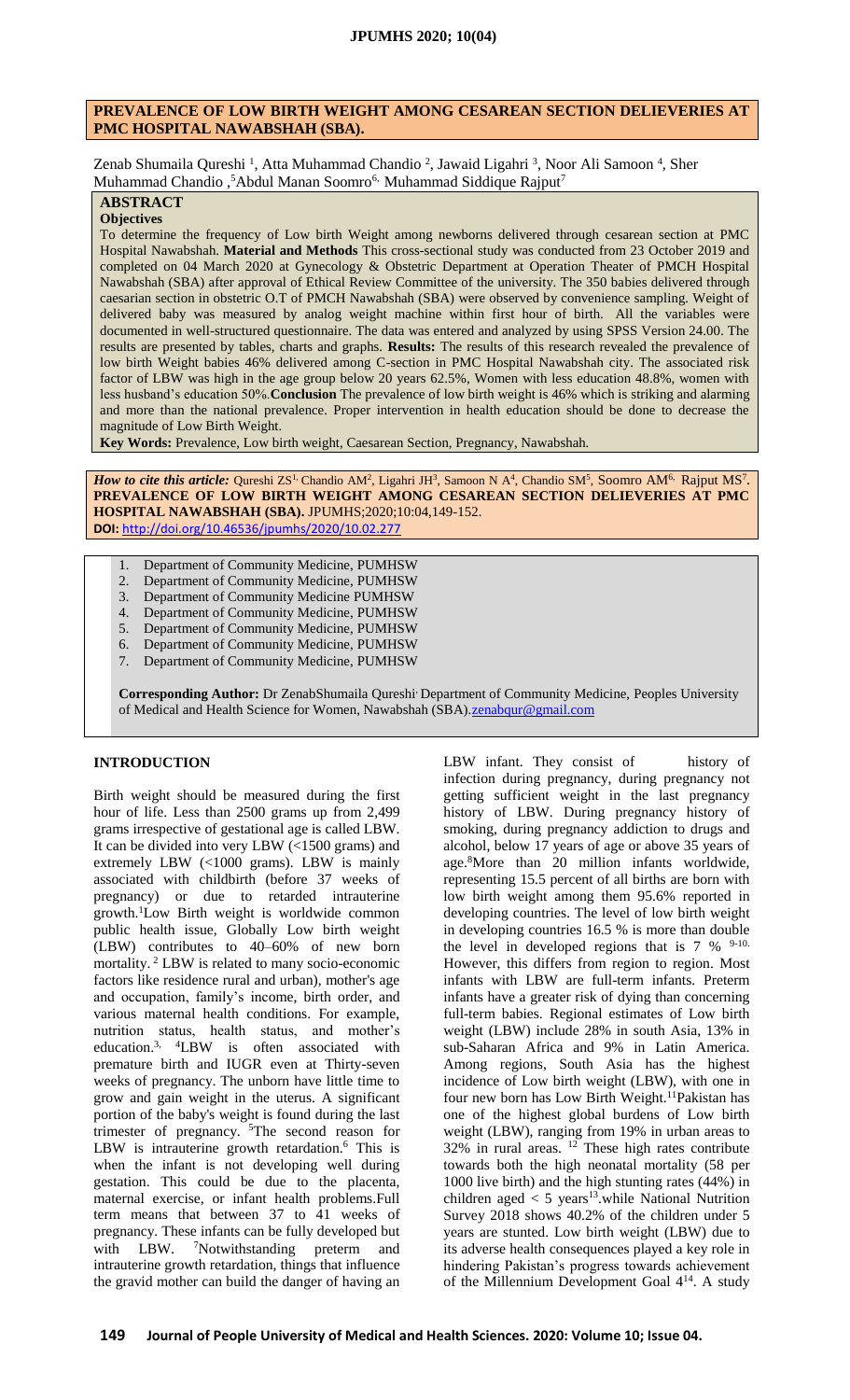conducted at LUH Hyderabad revealed that out of 1511 babies were born during study period, 565 (37.4%) of them were found to be Low birth weight (LBW)<sup>15</sup>. C-section is one of the most common surgeries in the worldwide. It is a surgical procedure usually performed to save maternal and fetal life and to prevent complications during labour. The World Health Organization says the cesarean section rate should not be more than 10- 15%8. Worldwide the rate of cesarean section increased in the recent century.<sup>16</sup>C-section is one of the most common surgeries in the worldwide. It is a surgical procedure usually performed to save maternal and fetal life and to prevent complications during labour. The World Health Organization says the cesarean section rate should not be more than 10-15%. Worldwide the rate of cesarean section increased in the recent century.<sup>17</sup>Cesarean, also called Cesarean or Cesarean delivery, is a lifesaving procedure that minimizes female mortality. Cesarean delivery is sometimes done when it is even not needed, and it creates health issues for mothers and their newborn babies. The ideal method of delivery for very LBW babies remains controversial. Cesarean section delivery is common mainly in preterm; there is no history of benefits to the infants.<sup>18</sup>LBW is the main risk of morbidity and mortality in infants of Pakistan. In 2017, the US Agency for International Development, International reports concerned about the problem have reported a 32% prevalence of LBW in

Pakistan $2-3$ . The aim and objectives of this study were to identify the frequency and related risk factors of LBW babies among the cesarean section in Nawabshah and its surroundings.

#### **MATERIAL AND METHODS:**

This cross-sectional study was conducted from 23 October 2019 and completed on 04 March 2020 at Gynecology & Obstetric Department at Operation Theater of PMCH Hospital Nawabshah (SBA) after approval of Ethical Review Committee of the university. The 350 babies delivered through caesarian section in obstetric O.T of PMCH Nawabshah (SBA) were observed by convenience sampling. Proper interview of the mother by herself and careful assessment of birth weight. Weight of delivered baby was measured by analog weight machine within first hour of birth. A standardized questionnaire was administered containing the variables age, parity, residence, educational status etc. Then the weight of baby was measured by analogue weight machine. Confounding factor like Congenital Malformation, Still Birth was controlled by exclusion criteria. The data was entered and analyzed statistically by using SPSS Version 25.00. The all quantitative variables were analyzed by T-Test and all categorical data was analyzed by Chisquare Test. The data is presented by graphs and charts.

## **RESULT**

| Low Birth Weight |      |                                         | Table 1. Age and residence of mother |                  |            |           |            |  |
|------------------|------|-----------------------------------------|--------------------------------------|------------------|------------|-----------|------------|--|
|                  |      |                                         | <b>Age of Mother</b>                 | Low Birth Weight |            |           |            |  |
|                  |      |                                         |                                      | Yes              |            | No        |            |  |
| 46.46%           |      |                                         |                                      | Frequency        | Percentage | Frequency | Percentage |  |
|                  |      | Normal Birth Weight<br>Low Birth Weight | Below 20 years                       | 10               | 62.5       | 6         | 37.5       |  |
|                  |      |                                         | $20-30$ years                        | 15               | 37.5       | 25        | 62.5       |  |
|                  |      |                                         | $30-40$ years                        | 64               | 44.4       | 80        | 55.6       |  |
|                  | 154% |                                         | Above 40 years                       | 72               | 48.5       | 78        | 52         |  |
|                  |      |                                         | Total                                | 161              | 46         | 189       | 54         |  |
|                  |      |                                         | <b>Residence of Mother</b>           |                  |            |           |            |  |
|                  |      |                                         | Urban                                | 45               | 39.1       | 70        | 60.9       |  |
|                  |      |                                         | Rural                                | 116              | 49.4       | 119       | 50.6       |  |
|                  |      |                                         | Total                                | 161              | 46         | 189       | 54         |  |

#### **Graph No: 1. Prevalence Low Birth Weight**

**Table No: 2. Educational Status of Mother** Father

| <b>Educational status of Mother</b> | Low Birth Weight |            |                |            |  |  |  |  |
|-------------------------------------|------------------|------------|----------------|------------|--|--|--|--|
|                                     | Yes              |            | N <sub>o</sub> |            |  |  |  |  |
|                                     | Frequency        | Percentage | Frequency      | Percentage |  |  |  |  |
| Illiterate                          | 76               | 57.1       | 57             | 42.9       |  |  |  |  |
| Primary                             | 60               | 48.8       | 63             | 51.2       |  |  |  |  |
| Secondary                           | 24               | 27.9       | 62             | 72.1       |  |  |  |  |
| Higher                              |                  | 12.5       |                | 87.5       |  |  |  |  |
| Total                               | 161              | 46         | 189            | 54         |  |  |  |  |
| <b>Educational status of Father</b> |                  |            |                |            |  |  |  |  |
| Illiterate                          | 20               | 54.1       | 17             | 45.9       |  |  |  |  |
| Primary                             | 50               | 50         | 50             | 50         |  |  |  |  |
| Secondary                           | 85               | 45         | 104            | 55         |  |  |  |  |
| Higher                              | 6                | 25         | 18             | 75         |  |  |  |  |
| Total                               | 161              | 46         | 189            | 54         |  |  |  |  |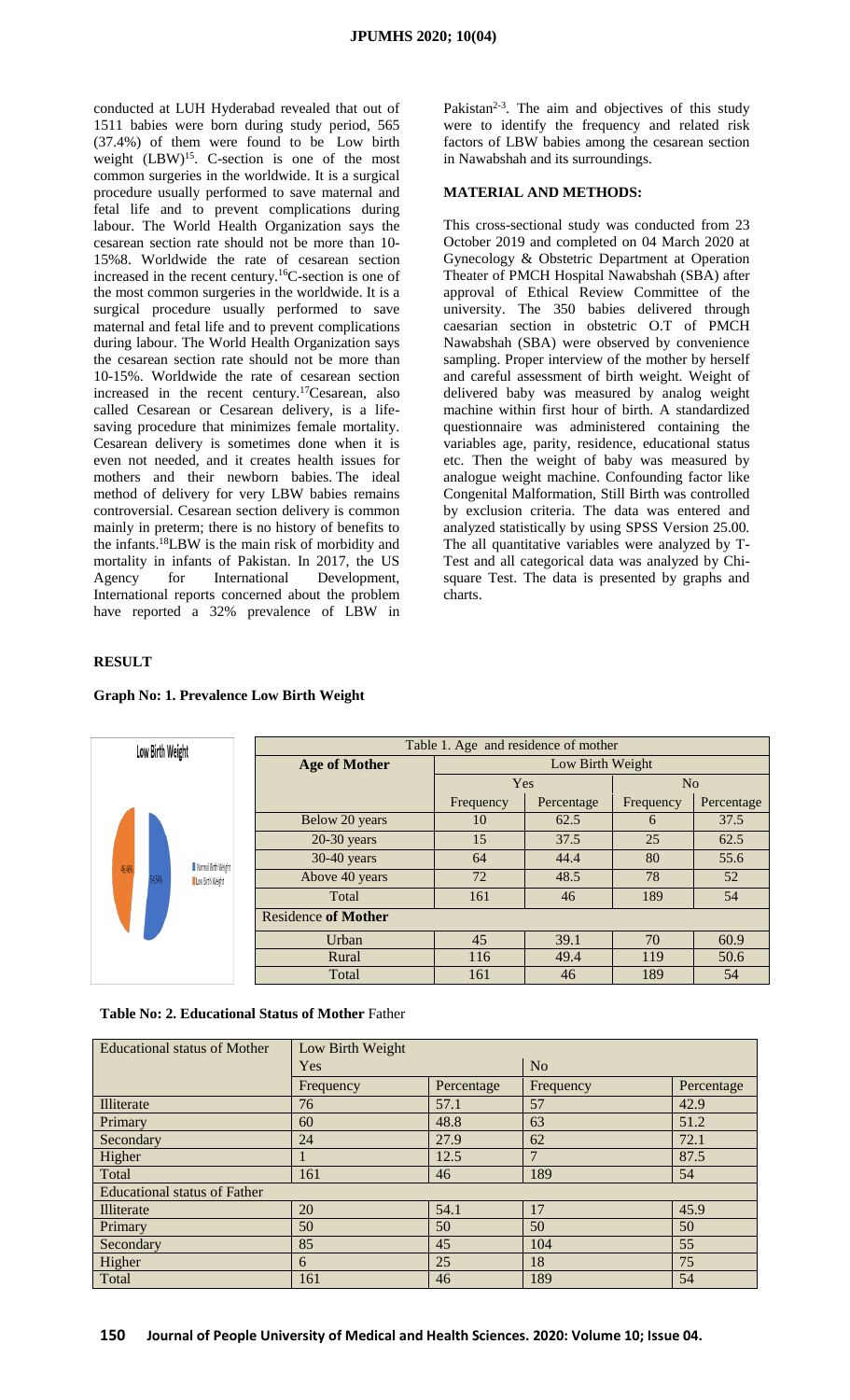161 (46%) babies were found to be Low Birth Weight from 350 babies delivered through cesarean section Prevalence of lbw 62.5% is highest in those women who are current age is below 20 and 48.5% in those women who is age above 40 years and 37.5% in age group of 20-30 years. Prevalence of LBW in women from rural communities was 49.4% and in urban communities was 39.1%. Prevalence of LBW in illiterate mothers was 57.1%, in women with primary education was 48.8% and in women with higher education was 12.5%. Prevalence of LBW in babies with illiterate father was 54.1% than 50% in babies with father having primary educated father and in higher educated father is 25%.from graph 1 and table 1-2.

## **DISCUSSION**

The study was conducted at PMC Hospital in the city of Nawabshah. All babies delivered by the caesarian section including the weight of babies by analog weight machine within the first-hour duration of life and interview of mother conducted by prescribed questionnaire.According to different surveys and studies LBW, babies in Pakistan are 32%, and 19.3% of LBW babies are in Sindh province. <sup>19</sup>This study reflects that 46% of LBW among C/S deliveries are from city Nawabshah. It is due to a proper interview of the mother by herself and careful assessment of birth weight done through an analog weight machine. The current analysis is a hospital-based analysis in which major population covers those who come in government hospitals during that period.In this study, women belong to the age group below 20 years who delivered 62.5% LBW among cesarean section and 20-30 year's age group mothers deliver 48% LBW, from the age group 30-40 years among which 44.4% were LBW and above 40 years of age having 37.5% of LBW.A hospital-based study in eastern Taiwan reported that teenage mothers give birth to babies of significantly LBW than adult mothers  $(19\% - 9\%)$  respectively<sup>20</sup>. LBW data regarding the age of the mother of Taiwan based research and in my study is identical because teenage mothers do not care for herself in nutrition, proper ANC in all over the world. Specifically, in Pakistan, our culture, taboos, and customs affect the health of young mothers. Our study showed that 39.1% had LBW babies are living in urban areas of district Nawabshah and 49.4% of babies LBW are in a rural community . A study conducted in India shows the proportion of LBW is 23% for rural communities and 19% for the urban population. LBW data regarding the residence of the mother of Indian based research and in our study is identical This may be due to a busy life routine which leads to a lack of self-care or it may be due to lack of proper health education<sup>21, 22</sup>. The findings of this study show that education has a direct correlation with LBW. 57.1% LBW delivered by illiterate mothers, 48.8% of women with primary education, and 54.1% LBW babies delivered by women whose husbands are illiterate. 50% LBW babies delivered by women whose husbands are educated up to primary level, LBW babies which is approximately like other studies conducted worldwide. LBW is a critical health issue in Pakistan. According to the Pakistan demographic & Health Survey (PDHS) published in JCPSP Volume 26 in 2016<sup>16</sup>. A study conducted in Nigeria the prevalence of LBW was significantly

higher primy gravidae than in multigravida 6.3% vs 4%. LBW data regarding parity of mother of Nigeria based research and our study is identical.<sup>23</sup> Percentage of LBW children decreased if the level of education of mothers increased by 22.0% illiterate and 17.2% are primary. So, a similar pattern seems in father education. Only widespread health education is a way to prevent this explosion. Normal birth weight has been considered very necessary for the health of mothers and infants. Percentage of LBW children decreased if the level of education of mothers increased by 22.0% illiterate and 17.2% are primary. So, a similar pattern seems in father education. Only widespread health education is a way to prevent this explosion. Normal birth weight has been considered very necessary for the health of mothers and infants. Few current studies proved that in Pakistan, the fertility rate has declined, and the contraceptive prevalence rate is also going to be improved but still more than 50% of the population requires more than 2 children with baby boy preference.<sup>24</sup> Pakistan has a very low literacy rate especially in rural areas. Education and healthy environment perform an important role in women's life and remains helpful in decisionmaking moments. Various studies showed that education, residence and the age of pregnancy are the main factors associated with LBW deliveries.<sup>22</sup>

#### **CONCLUSION**

The current study indicates that the prevalence of LBW among the caesarian section in PMC Hospital Nawabshah city of district Shaheed Benazirabad is 46%. The study demonstrates that literacy and parity play a key role to decrease the rate of LBW babies. The prevalence of LBW was significantly associated with the educational status of father, educational status of the mother. The better health services, and chances of employment, good social behavior, and a healthy attitude of thinking can help to reduce the prevalence of LBW babies in Pakistan.

**ETHICS APPROVAL:** The ERC gave ethical review approval. **CONSENT TO PARTICIPATE:** written and verbal consent was taken from subjects and next of kin. **FUNDING:** The work was not financially supported by any organization. The entire expense was taken by the authors. **ACKNOWLEDGEMENTS:** We would like to thank the all contributors and staff and other persons for providing useful information. **AUTHORS' CONTRIBUTIONS:** All persons who meet authorship criteria are listed as authors, and all authors certify that they have participated in the work to take public responsibility of this manuscript. All authors read and approved the final manuscript. **CONFLICT OF INTEREST:** No competing interest declared.

#### **REFERENCE**

- 1. Guo, P., Chen, Y., Wu, H., Zeng, J., Zeng, Z., Li, W. & Miao, H.. Ambient air pollution and markers of fetal growth: A retrospective population-based cohort study of 2.57 million term singleton births in China. Environment International, 2020;135: 105410.
- 2. Mustafa M, Zakar R, Zakar MZ, Chaudhry A, Nasrullah M. Under-five child mortality and morbidity associated with consanguineous child marriage in Pakistan: retrospective analysis